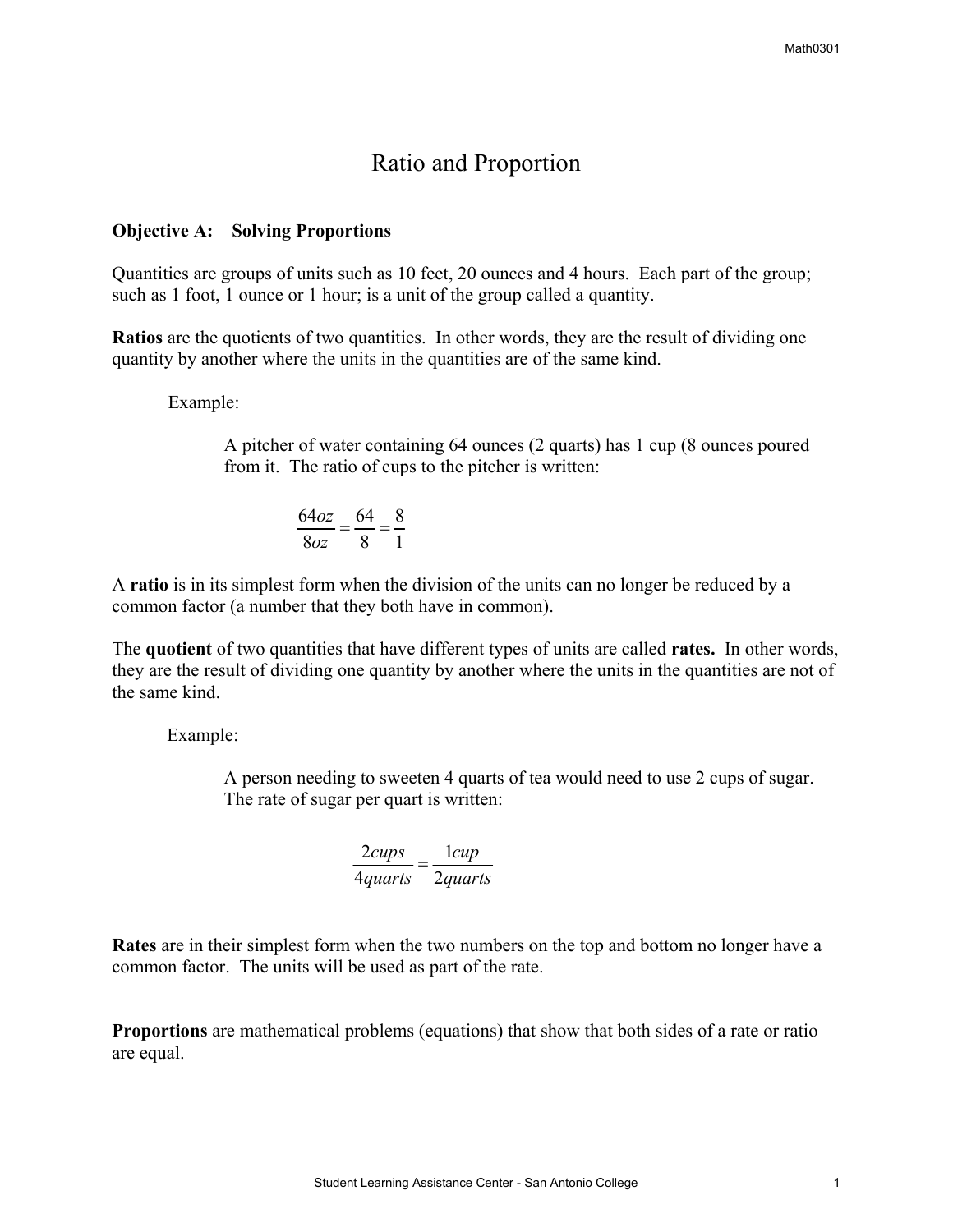**Examples:**

$$
\frac{48in}{4ft} = \frac{24in}{2ft} = \frac{12in}{1ft}
$$

$$
\frac{9}{15} = \frac{3}{5}
$$

$$
\frac{5}{9} = \frac{10}{x}
$$

$$
5x = 90
$$

$$
x = 18
$$

#### **bjective B: To Solve Application Problems O**

#### Example:

A monthly mortgage payment for a home loan is \$5.63 for each \$1000 borrowed. Find the mortgage payment for a \$70,000 home loan using this rate.

## Strategy:

Find the monthly mortgage payment by writing a **proportion**. Use M to represent the monthly mortgage payment.

#### Solution:

$$
\frac{5.63}{1000} = \frac{M}{70000}
$$
  
70000  $\left(\frac{5.63}{1000}\right) = 70000 \left(\frac{M}{70000}\right)$  Multiply by the common denominator of 70000  
70 (5.63) = M  
394.10 = M

## **bjective C: To solve problems involving similar triangles O**

**Similar objects** may have the same shape, but may not be the same size. For example, a model Corvette may have the exact same shape as an actual Corvette, but may be only a fraction of the actual size.